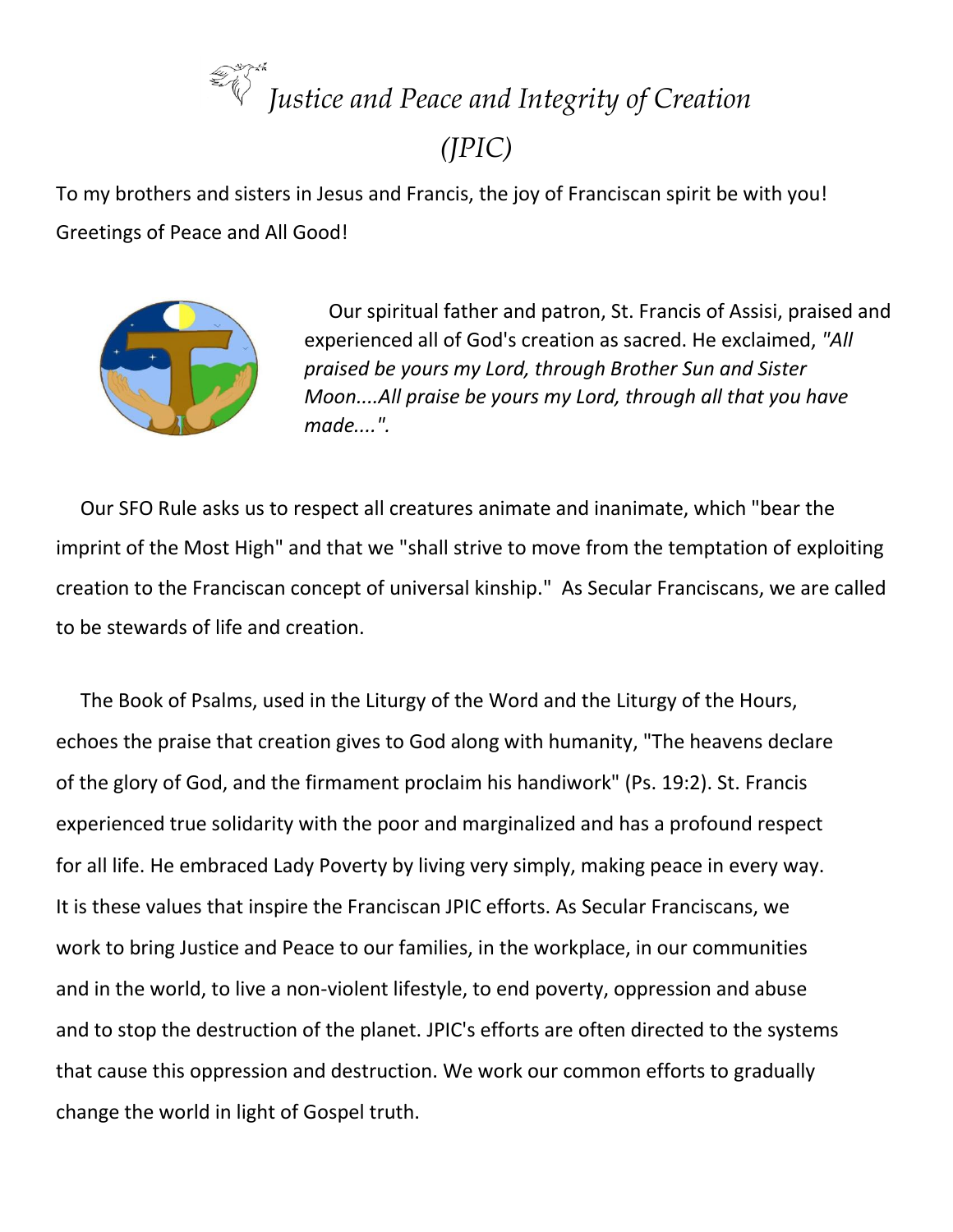Social justice addresses poverty and provides adequate services to all ages as human right. Genuine social justice nurtures the weakest and promotes the common good. Without justice, there is a diminishment of life in all its stages from the womb to the care center. Pope Paul VI emphasizes, "If you want peace, work for justice". Pope John Paul II was a tireless advocate of the consistent ethic of life. He was a critic of war, especially the wars in the Middle East. He was a critic of the death penalty, of economic injustice and the violence of poverty and homelessness, of abortion and euthanasia. He was a critic of the ecological crisis. He was a defender of worker's rights and an apostle of the "Gospel of Life". These two apostles of Christ have followed the footsteps of Francis in the work of justice and peace.

 The work of JPIC is a work of compassion, mercy and charity. Compassion asks us to go where it hurts, to enter into places of pain, to share in brokenness, fear, confusion, grief, loss and anguish. Compassion challenges us to cry out with those in misery, to mourn with those who are lonely, to weep in those in tears. Compassion requires us to be weak with the weak, vulnerable with the vulnerable, and powerless with the powerless. Compassion means full immersion in the condition of being human. It is simply getting out of our "comfort zones" to see the face of Jesus in the poor, in the lonely, homeless, sick, dying, oppressed, abused and imprisoned. It is providing the immediate basic needs of the unfortunate and doing corporal works of mercy. It is walking with the unfortunate in their difficult journey.